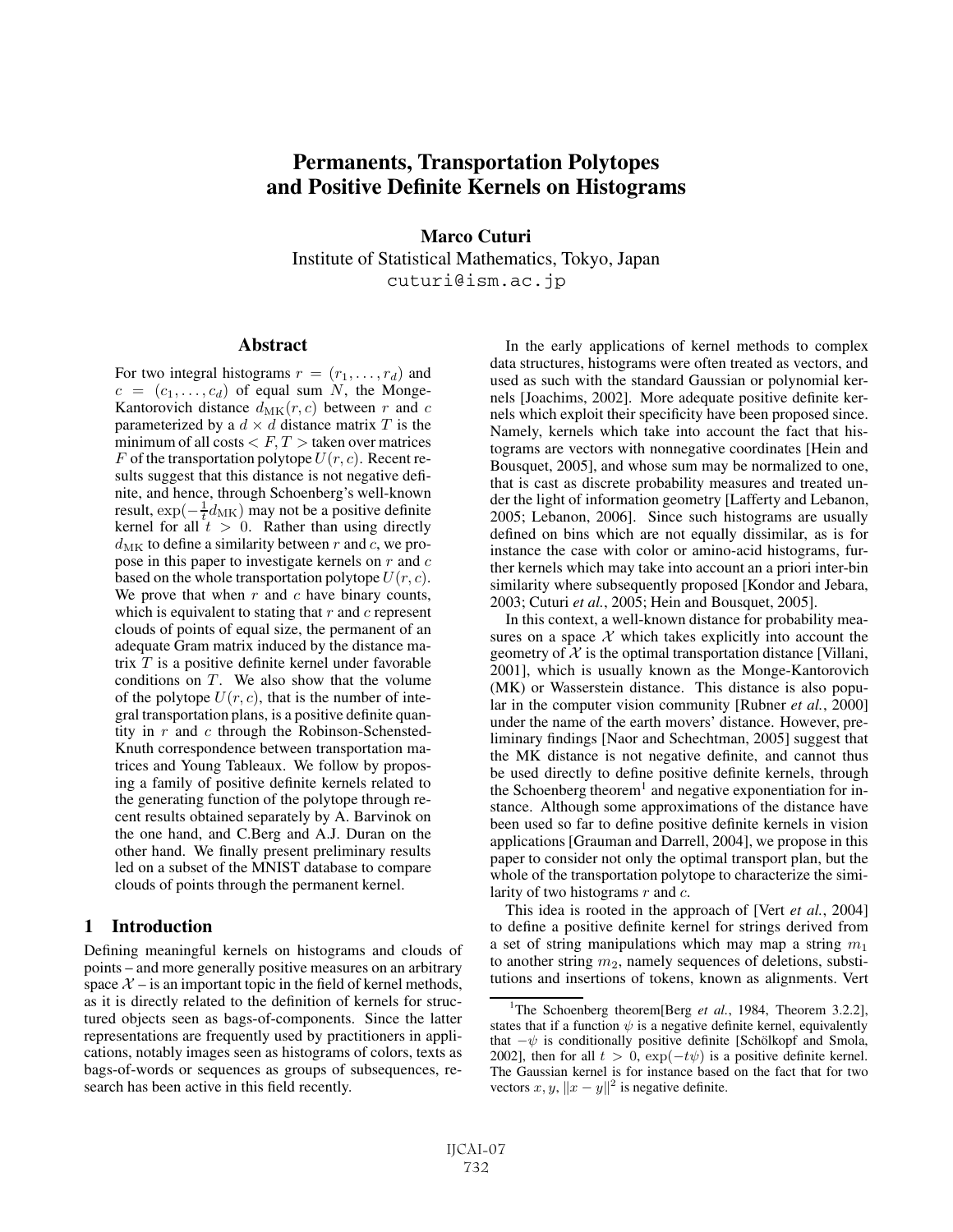*et al.* [2004] consider all possible alignments  $\pi$  between  $m_1$ and  $m_2$  and associate to each of these alignments  $\pi$  a score  $S(\pi)$  which quantifies how efficiently the sequence  $\pi$  aligns successive tokens of  $m_1$  and  $m_2$ . Rather than considering the score  $S(\pi^*)$  of the optimal alignment  $\pi^*$ , known as the Smith-Waterman score in the context of biological sethe Smith-Waterman score in the context of biological sequences, Vert et al. [2004] propose to define a positive definite kernel between  $m_1$  and  $m_2$  through the sum  $\sum_{\pi} e^{\beta S(\pi)}$ ,  $\beta > 0$ , which in their experimental setting provides a much better performance. Intuitively, the latter sum can be interpreted as the generating function of the set of all alignments  $\pi$ , which may give it more discriminative power than the simple use of the extremum  $S(\pi^*)$ .<br>In the context of this paper.

In the context of this paper, the set of all alignments  $\pi$  is played by the set of all  $d \times d$  transportation matrices  $F \in$  $U(r, c)$  between two discrete histograms  $r = (r_1, \ldots, r_d)$ and  $c = (c_1, \ldots, c_d)$  of equal sum N; the analog of the BLO-SUM distance matrices between amino-acids used in Vert *et al.* [2004] is an arbitrary  $d \times d$  negative definite distance matrix T between the bins of the histograms, and finally, the cost  $\pi(\sigma)$  becomes simply the Frobenius dot-product  $\langle F, T \rangle$ . As is also the case in [Vert *et al.*, 2004], the family of convolution kernels introduced by Haussler [1999] plays an important role in our proofs, notably for the permanent kernel for clouds of points introduced in Section 2. We then propose in Section 3 a kernel between histograms by only taking into account the volume of  $U(r, c)$ , and we show that this result is a natural consequence of the Robinson-Schensted-Knuth correspondence between transportation matrices and generalized Young tableaux. Finally, inspired by a recent construction obtained by Barvinok [2005] and through a lemma by Berg and Duran [2004], we show in Section 4 that a weighted version of the generating function of  $U(r, c)$  can be used to define positive definite kernels. We close the paper with Section 5 by discussing implementation and computational issues brought forward by these kernels, as well as preliminary experimental results led on a subset of the MNIST database of handwritten digits.

## **2 Permanent kernel for clouds of points**

We define in this section a kernel for two clouds of points  $x = \{x_1, \ldots, x_n\}$  and  $y = \{y_1, \ldots, y_n\}$  in a space X endowed with a kernel  $\kappa$ , through a kernel on arbitrary sequence representations  $\mathbf{x} = (x_1, \dots, x_n)$  and  $\mathbf{y} = (y_1, \dots, y_n)$ , which is by definition invariant under reordering of these terms. Recall that for a  $n \times n$  matrix  $M = [m_{ij}]$ , the permanent of  $M$ , per  $M$  is defined as the quantity

$$
\operatorname{per} M = \sum_{\sigma \in S_n} \prod_{i=1}^n m_{i\sigma(i)}
$$

where  $\sigma$  spans the symmetric group  $S_n$ , that is the set of all permutations of  $\{1, \ldots, n\}$ . Note that the definition of the permanent of a matrix differs from that of its determinant in that the signatures of the permutations are not taken into account. The permanent of a matrix is also invariant under any permutation of columns or rows of this matrix, a fact that we use in the proof of Proposition 1 below.

**Proposition 1** *Let* X *be a set endowed with a kernel* κ *and*  $\mathcal{X}_n$  *the set of clouds of points of*  $\mathcal X$  *of cardinal* n, that is  $\{X = \emptyset\}$  ${x_1, \ldots, x_n}, x_i \in \mathcal{X}$ *. Let*  $X = {x_1, \ldots, x_n}$  *and*  $Y =$  ${y_1, \ldots, y_n\}\in\mathcal{X}_n$ . Then

$$
k_{\text{per}} : (X, Y) \mapsto \text{per}([\kappa(x_i, y_j)]_{1 \le i, j \le n}) \tag{1}
$$

*is a positive definite kernel on*  $\mathcal{X}_n \times \mathcal{X}_n$ *.* 

*Proof.* We first prove the result for two sequences  $\mathbf{x}$  =  $(x_1,\ldots,x_n),$ **y** =  $(y_1,\ldots,y_n)$ . Given a permutation  $\sigma$  we write  $\mathbf{x}_{\sigma}$  for the sequence  $(x_{\sigma(1)},...,x_{\sigma(n)})$ . The proof now follows from the work of Haussler [1999] on convolution kernels. Namely, we consider the equivalence relation  $\mathcal R$  between two sequences **x**, **y** where **x**R**y** if and only if there exists a permutation  $\sigma \in S_n$  such that  $\mathbf{x}_{\sigma} = \mathbf{y}$ . Consider now the kernel  $k$  for two sequences

$$
k((x_1,\ldots,x_n),(y_1,\ldots,y_n))=\prod_{1\leq i\leq n}\kappa(x_i,y_i).
$$

which we use to define the convolution kernel  $K$ , which is positive definite by definition,

$$
K(\mathbf{x}, \mathbf{y}) = \sum_{\mathbf{u} \in \mathcal{R}^{-1}\mathbf{x}} \sum_{\mathbf{v} \in \mathcal{R}^{-1}\mathbf{y}} k(\mathbf{u}, \mathbf{v})
$$
  
= 
$$
\sum_{\sigma_u \in S_n} \sum_{\sigma_v \in S_n} k(\mathbf{x}_{\sigma_u}, \mathbf{y}_{\sigma_v})
$$
  
= 
$$
\sum_{\sigma_u \in S_n} \sum_{\sigma_v \in S_n} \prod_{1 \le i \le n} \kappa(x_{\sigma_u(i)}, y_{\sigma_v(i)})
$$
  
= 
$$
\sum_{\sigma_u \in S_n} \text{per}[\kappa(x_i, y_j)] = n! \text{ per}[\kappa(x_i, y_j)],
$$

hence the positive definiteness of  $k_{\text{per}}$  used on clouds of points  $X, Y$  represented through any arbitrary pair of sequences **x**, **y**.

Suppose for interpretation purposes that the kernel  $k$  can be written as  $k(x, y) = e^{-d(x,y)}$  where d is an Hilbertian metric [Hein and Bousquet, 2005] on  $\mathcal{X}$ , that is there exists a mapping  $\phi$  from X to an arbitrary Hilbert space H such that  $d(x, y) = ||\phi(x) - \phi(y)||$ . In that case the permanent can be interpreted as the sum over all possible matchings σ of the weight of each total transport scheme  $e^{-d_{\sigma}}$  where  $d_{\sigma} = \sum_{i} d(x_i, y_{\sigma(i)})$ . The quantity  $d_{\sigma}$  stands for the to-<br>tal transport cost between the two clouds-of-points given the tal transport cost between the two clouds-of-points given the transport plan  $\sigma$  is selected, taken in a feature space  $\mathcal{H}$ , as illustrated in Figure 1.

Note finally that a possible way to define kernels for two clouds  $X$  and  $Y$  of sizes  $n$  and  $m$  respectively is to consider the sum of the pairwise kernels of all their respective subsets of size  $d \leq \min(n, m)$ , that is

$$
k_{\text{per}}(X,Y)=\sum_{x_1^d\in \mathbf{x}}\sum_{y_1^d\in \mathbf{y}}k_{\text{per}}(x_1^d,y_1^d).
$$

# **3 The volume of the transport polytope as a kernel for marginals**

We write  $\mathbb{N} = \{0, 1, \ldots\}$  for the set of nonnegative integers, and consider now integral histograms (or margins as in the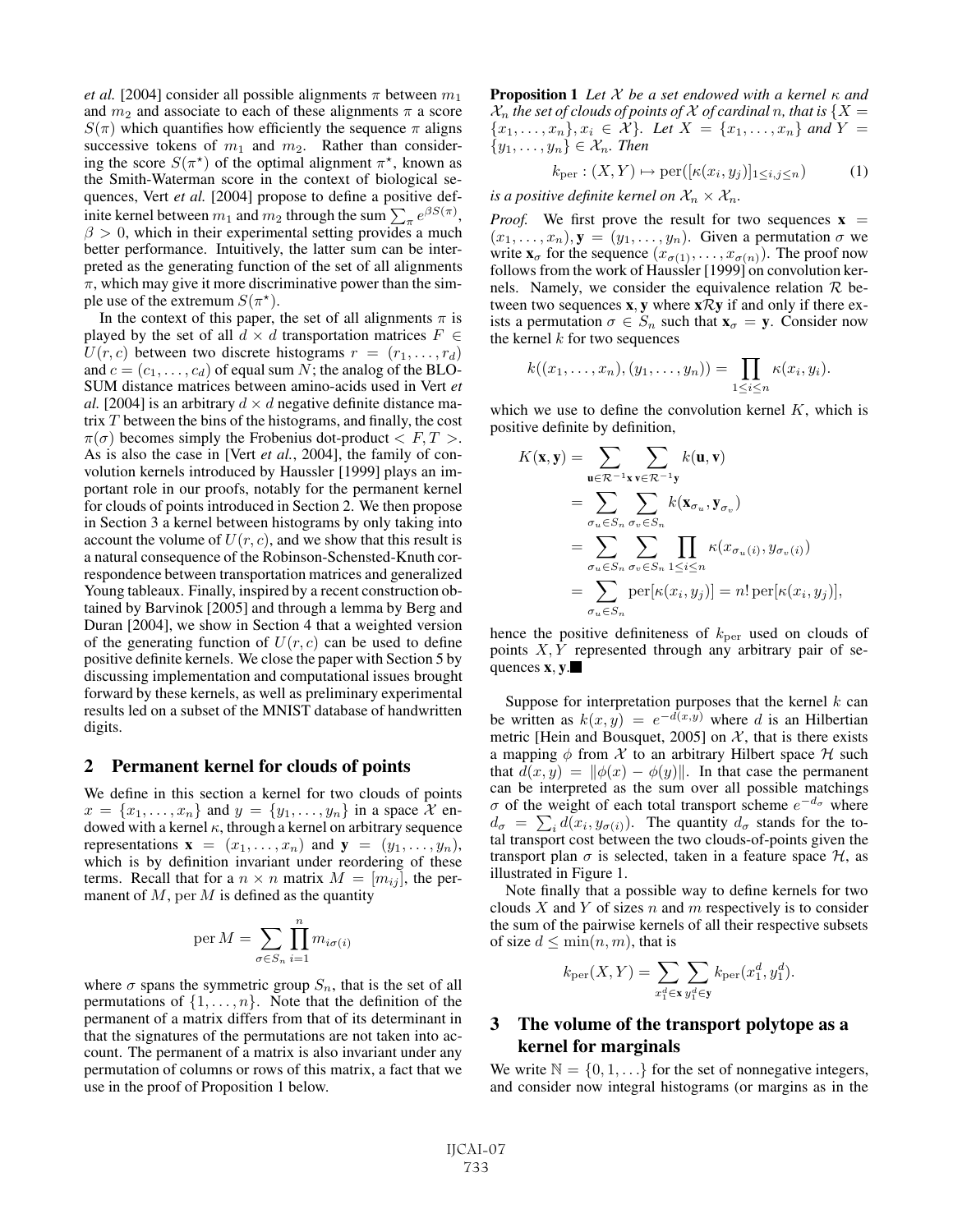

Figure 1: By considering the permanent of the matrix  $e^{-t_{ij}}$ where  $t_{ij} = d(x_i, y_j)$ , the pairwise distances between white and dark points, the permanent kernel explicitly considers the costs of all possible matchings between the points of  $x$  and  $y$ , and not only the optimal permutation  $\sigma^*$ .

corresponding statistical literature [Diaconis and Gangolli, 1995]) with identical overall sum and dimension, that is elements of the simplex lattice

$$
\Sigma_{d,N} \stackrel{\text{def}}{=} \{r = (r_i) \in \mathbb{N}^d, \sum_{i=1}^d r_i = N\}.
$$

We consider the polytope of transport matrices between  $r$ and c, restricted to integral matrices, that is

$$
U(r,c) = \{ F \in \mathbb{N}_{d \times d} \, | \, F\mathbf{1}_d = r, \, F^\top \mathbf{1}_d = c \},
$$

where  $\mathbf{1}_d$  is the d-dimensional vector of ones. We recall that the optimal transportation cost from  $r$  to  $c$  is a symmetric function in  $r$  and  $c$  which is defined as the result of the optimization

$$
d_{\text{MK}}(r, c) \stackrel{\text{def}}{=} \min_{F \in U(r, c)} < F, T > ,
$$

where  $T \in \mathbb{R}_{d,d}$  is an arbitrary distance matrix between bins, and for two square matrices  $U$  and  $V$  we use the Frobenius dot-product  $\langle U, V \rangle = \text{tr}(UV^{\top})$ . Note that the optimal plan

$$
F^{\star} \stackrel{\text{def}}{=} \operatorname{argmin}_{F \in U(r,c)} < F, T > \frac{1}{2}
$$

can be computed through standard linear-programming methods in polynomial time in d and it is known that  $F^*$  is a vertex of the polytope. We will reconsider the cost parameter  $T$ in the next section, and focus for the rest of this section on the volume  $|U(r, c)|$  of the polytope  $U(r, c)$ , that is the total number of integral transportation plans. We introduce first the concept of *semi-standard Young tableaux*.

For two partitions  $u, v$  of an integer  $n$ , a semi-standard Young tableau of shape  $u$  and weight  $v$  is a diagram of shape  $u$  containing  $v_1$  ones,  $v_2$  twos, etc., arranged to be weakly right increasing in rows and strictly increasing down columns. Consider for instance for  $n = 15$ , the semi-standard tableau<br>  $1 \quad 1 \quad 1 \quad 2 \quad 4 \quad 7$ 

$$
\begin{array}{cccccc}\n1 & 1 & 1 & 2 & 4 & 7 \\
2 & 3 & 3 & 5 & \\
3 & 4 & 6 & 6 & \\
6 & & & & & \n\end{array}
$$

of shape  $u = (6, 4, 4, 1)$  and weights  $v = (3, 2, 3, 2, 1, 3, 1)$ . Given two partitions u and v, the Kostka number  $K_{u,v}$  is equal to the number of semi-standard Young tableaux of shape  $u$  and weight  $v$ .

**Proposition 2** *The kernel*  $k_{\text{vol}}$  *on*  $\Sigma_{d,N}$  *defined as* 

$$
k_{\rm vol}(r,c)=|U(r,c)|
$$

#### *is symmetric positive definite.*

*Proof.* The proof can be derived either from the theory of symmetric functions or from the Robinson-Schensted-Knuth (RSK) correspondence [Knuth, 1970], with both approaches mentionned in [Diaconis and Gangolli, 1995]. We recall briefly the second proof. The RSK bijective correspondence states that to every matrix  $M \in U(r, c)$  corresponds one and only pair of semi-standard Young tableaux of identical shape and weights  $r$  and  $c$  respectively. We hence have that, summing over all possible partitions  $\eta$  of N used as shapes for the Young tableaux,

$$
|U(r,c)| = \sum_{\eta} K_{\eta,r} K_{\eta,c} ,
$$

which is sufficient to prove that the volume  $|U(r, c)|$  satisfies Mercer's condition.

## **4 Weighted generating functions**

The volume of the transportation polytope is a special case of the evaluation of the generating function  $f$  of  $U(r, c)$  [Barvinok, 2006] on a given cost matrix  $T$ , in that case the null matrix, where  $f$  is more generally defined as

$$
f(T) = \sum_{F \in U(r,c)} e^{-\langle F, T \rangle}.
$$

The computation of  $f$  for general polytopes, notably the transportation one, is a subject of extensive research, with significative developments carried out in recent years and summarized in [Loera *et al.*, 2004]. The generating function can also be expressed as the total weight of  $U(r, c)$  if we use the terminology of [Barvinok, 2005] by setting  $w_{ij} = e^{-t_{ij}}$ . Note that for binary histograms, that is marginals which may either take 1 or 0 values,  $U(r, c)$  is known as the Birkhoff polytope and  $f(T)$  corresponds in this case to the permanent kernel defined in Proposition 1 with  $\kappa$  set to  $e^{-T}$ . In the general case where  $r$  and  $c$  may not have binary counts, the volume  $|U(r, c)|$  can thus be regarded as a similarity between r and c based exclusively on combinatorial properties, regardless of any prior knowledge  $T$  on the distance between the  $d$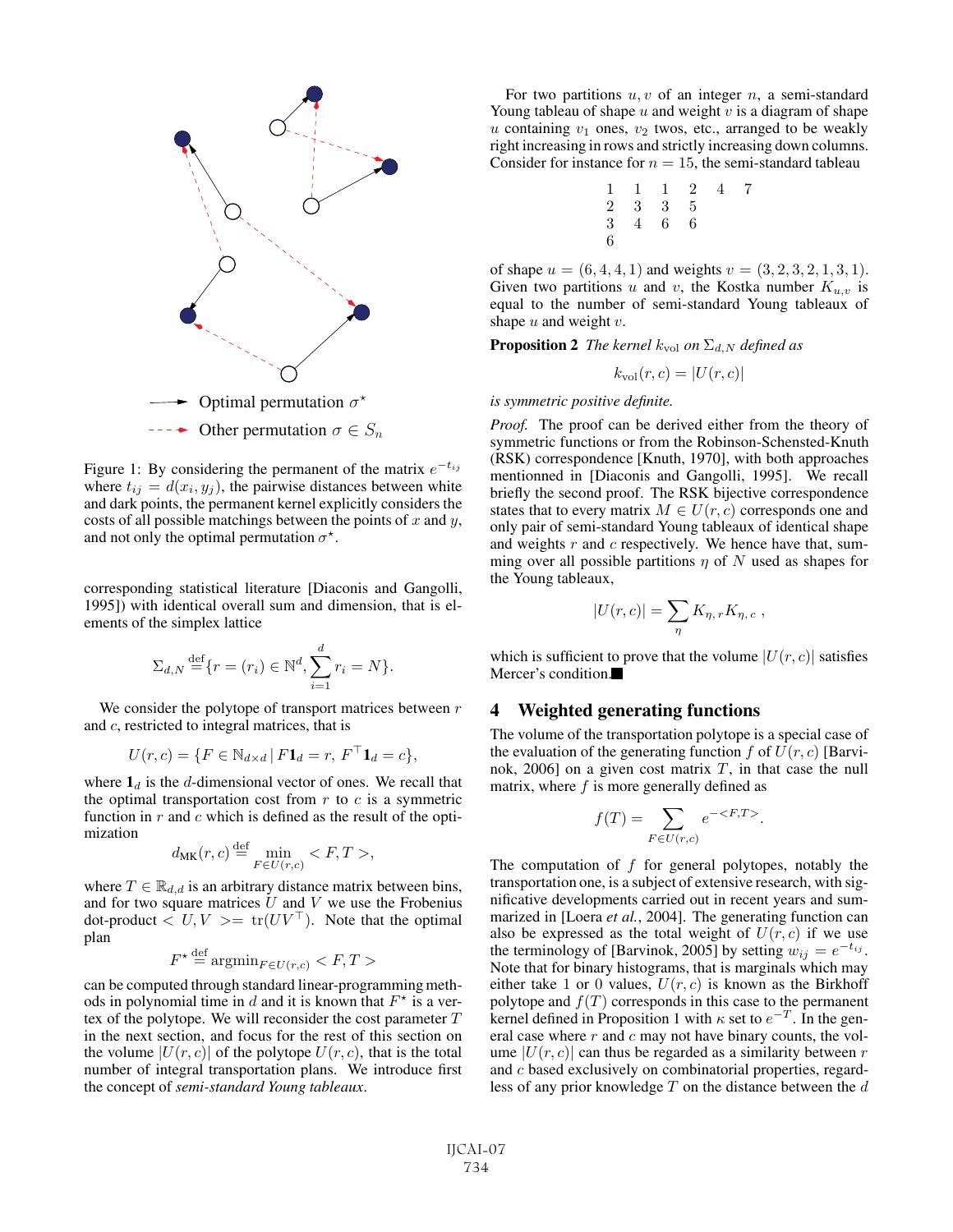

Figure 2: Rather than only consider the minimal value for  $\langle F, T \rangle$  reached on the vertex  $F^*$ , we propose to use the same cost criterion evaluated on the whole polytope  $U(r, c)$ .

bins. On the other hand, the optimal plan  $F^*$  corresponding to the Monge-Kantorovich distance  $d_{MK} = \langle F^*, T \rangle$  takes<br>into account such an information but does not reflect the ininto account such an information but does not reflect the information carried out by the distribution of the costs found in the whole polytope. Hence, having in mind Figure 2 we propose to define valid kernels  $k_{\varphi}$  which consider both criterions, that is we consider the distribution of the cost  $\langle F, T \rangle$ over the whole polytope  $U(r, c)$ . We do so by introducing weighted versions of the generating function through a function  $\varphi: U(r, c) \to \mathbb{R}$ , defining

$$
k_{\varphi} : (r, c) \mapsto \sum_{F \in U(r, c)} \varphi(F) e^{-\langle T, F \rangle}.
$$

Note that the generating functionis recovered when  $\varphi = 1$ . Although the generating function might be a good candidate for a kernel between  $r$  and  $c$ , we do not know at this moment whether its evaluations on arbitrary matrices  $T$  are positive definite functions of  $r$  and  $c$ . We provide instead a family of functions  $\varphi$  which ensures this condition:

**Proposition 3** *Given that*  $T$  *is such that*  $[e^{-t_{ij}}]$  *is positive semidefinite, and having defined for*  $0 \le a < 2$  *the weight function*  $\varphi_a : \mathbb{N}_{d \times d} \to \mathbb{R}$  *as* 

$$
\varphi_a(F) = \prod_i \frac{(2f_{ii})!^a}{f_{ii}!} \prod_{i \neq j} f_{ij}!^{2a-1},
$$

*we have that*  $k_{\varphi_a}$  *is a positive definite kernel on*  $\Sigma_{d,N}$ *.* 

The symmetry of  $k_{\varphi_a}$  is ensured by the symmetry of T and  $\varphi_a$  since  $U(c, r) = U(r, c)^\top$  and we have that

$$
\varphi_a(F)e^{-\langle F,T \rangle} = \varphi_a(F^{\top})e^{-\langle F^{\top},T \rangle}.
$$

We prove the positive-definiteness of  $k_{\varphi_a}$  using the following 3 lemmas, which are motivated by a recent characterization carried out by Barvinok [2005] of the generating function of the transport polytope in terms of random permanents.

**Lemma 4** *Let*  $T$  *be a*  $d \times d$  *cost matrix such that*  $[e^{-t_{ij}}]_{1\leq i,j\leq d}$  *is positive semidefinite and*  $\gamma = (\gamma_1,\ldots,\gamma_d)$ *a sequence of nonnegative real numbers. For*  $r, c \in \Sigma_{d,N}$ *define the* N × N *block matrix* A *as*

$$
A=[A_{i,j}]_{1\leq i,j\leq d}
$$

*where each block*  $A_{i,j}$  *is the*  $r_i \times c_j$  *rectangular matrix with all coefficients set to the constant*  $\gamma_i \gamma_j e^{-t_{i,j}}$ *. Then* 

$$
k_{\gamma,T} : (r,c) \mapsto \frac{\text{per } A}{r_1! \cdots r_d! c_1! \cdots c_n!}
$$

*is a positive definite kernel on*  $\Sigma_{d,N} \times \Sigma_{d,N}$ *.* 

*Proof.* we first map each marginal r and c to the corresponding sequences

$$
\tilde{r} = (\underbrace{1, \ldots, 1}_{r_1 \text{ times}}, \underbrace{2, \ldots, 2}_{r_2 \text{ times}}, \ldots, \underbrace{d, \ldots, d}_{r_d \text{ times}})
$$

and  $\tilde{c}$ , and define the positive definite kernel

$$
\kappa(i,j) = \gamma_i \gamma_j e^{-t_{i,j}},
$$

for the kernel indexed on  $\{1,\ldots,d\} \times \{1,\ldots,d\}$ . We then have using Proposition 1 that:

$$
k_{\gamma,T}(r,c) = k_{\text{per}}(\tilde{r},\tilde{c}) \cdot \frac{1}{r_1! \cdots r_d! c_1! \cdots c_d!}.
$$

Since  $(r, c) \mapsto \frac{1}{r_1! \cdots r_d!} \times \frac{1}{c_1! \cdots c_d!}$  is trivially positive<br>finite so is  $k = 3$  is the product of two positive definite definite, so is  $k_{\gamma,T}$  as the product of two positive definite kernels.

We use the following lemma to turn the randomized setting proposed in [Barvinok, 2005] into a sum of positive definite kernels:

**Lemma 5 (Berg, Duran)** *For each*  $0 < \alpha \leq 2$ *, the sequence*  $(n!)^{\alpha}, n \in \mathbb{N}$  *is a determinate Stieltjes moment sequence, that is there exists a unique nonnegative measure*  $\mu_{\alpha}$  *on*  $[0, \infty)$ *such that*  $\int_0^\infty x^n \mu_\alpha(x) = (n!)^{\alpha}$  *for*  $n \in \mathbb{N}$ .

We refer to [Berg and Duran, 2004] for a proof of this result, and more generally to the reference [Berg *et al.*, 1984] for the exposition of the moment problems and their relationship with harmonic analysis on semigroups. Note that in the case where  $\alpha = 1$ ,  $\mu_1$  is the standard exponential density, and for  $\alpha = 0$  the measure  $\mu_0$  can be simply defined as the dirac mass on 1.

**Lemma 6 (Barvinok)** *Let*  $0 \le a < 2$  *and suppose*  $\gamma =$  $(\gamma_1, \ldots, \gamma_d)$  *is distributed as a sequence of independent random variables with identical law* μa*. Through the identity*

$$
k_{\varphi_a}=E[k_{\gamma,T}(r,c)]
$$

*we have that*  $k_{\varphi_a}$  *is positive definite.* 

*Proof.*  $E[k_{\gamma,T}(r, c)]$  is trivially positive definite as a sum of positive definite kernels. We follow Barvinok's proof to prove the equality, with a slight modification: Barvinok considers standard exponential variable  $\gamma_{ij}$  arranged in a  $d \times d$  matrix, while we consider here a sequence of independent random variables  $\gamma = (\gamma_1, \dots, \gamma_d)$  which all follow law  $\mu_a$ .

Let us consider matrix A defined in Lemma 4. For every permutation  $\sigma$  of  $S_N$  let

$$
h_{\sigma} = \prod_{k=1}^{N} a_{k\sigma(k)}
$$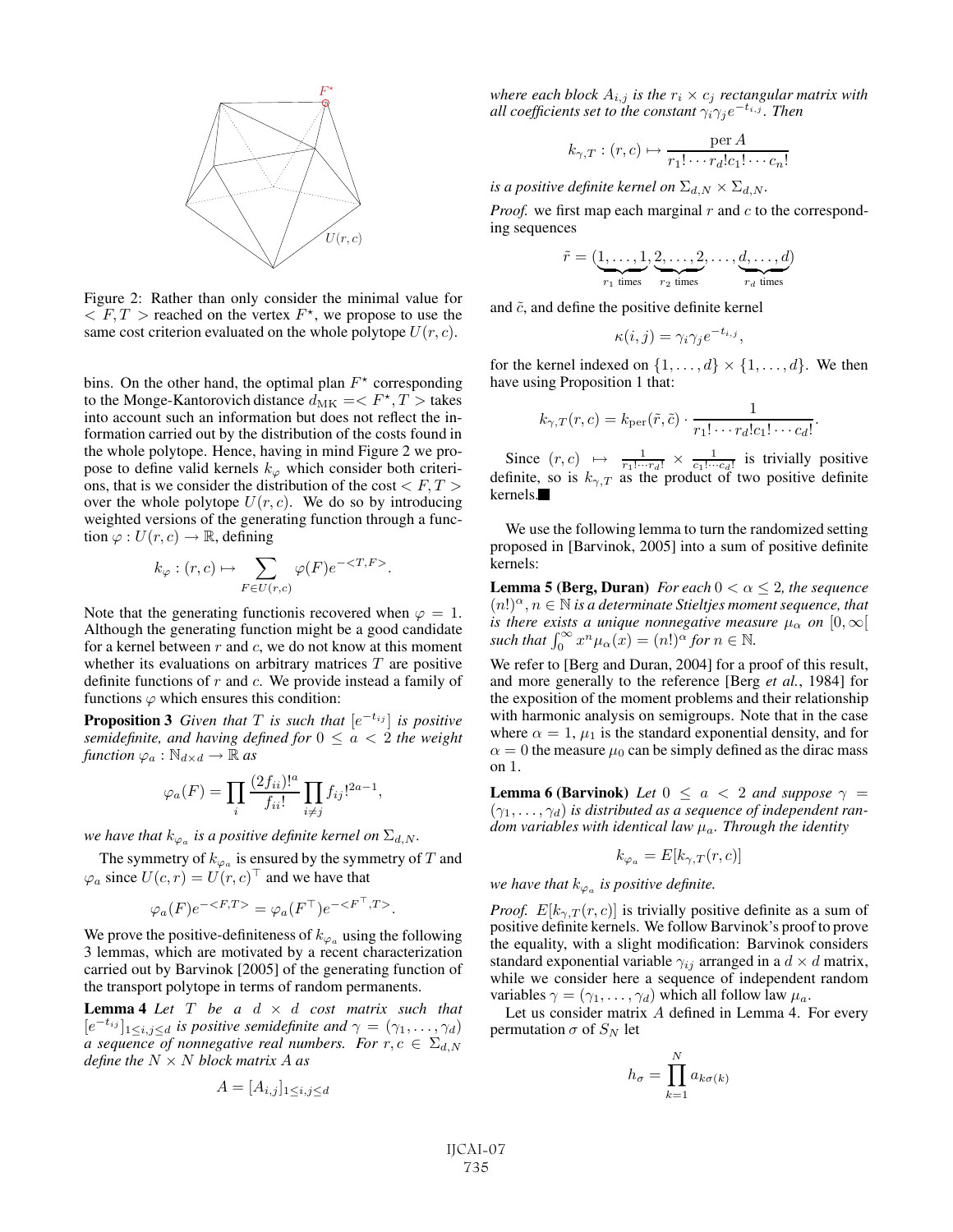be the corresponding term in per <sup>A</sup>. Hence

$$
E[\text{per } A] = \sum_{\sigma \in S_N} E[h_\sigma].
$$

Following Barvinok, with every permutation  $\sigma$  we associate a transport plan  $D = D(\sigma)$  of  $U(r, c)$  called the *pattern* of  $\sigma$ , as follows. Namely  $D = [d_{ij}]_{1 \le i,j \le d}$  where

$$
d_{ij} = \sum_{k=1}^{N} \mathbf{1}(\tilde{r}_k = i) \mathbf{1}(\tilde{c}_{\sigma(k)} = j),
$$

that is  $d_{ij}$  is the number of indices  $k \in \{1, \ldots, N\}$  such that  $(k, \sigma(k))$  is in the  $(i, j)$  block of A. Note that  $D : \sigma \mapsto$  $D(\sigma) \in U(r, c)$  is surjective, but not bijective as we see below. For  $h_{\sigma}$ , we thus have, through Lemma 5 that

$$
E[h_{\sigma}] = E[\prod_{i,j} (e^{-t_{ij}} \gamma_i \gamma_j)^{d_{i,j}}] = \prod_{i,j} e^{-t_{ij} d_{ij}} E[\gamma_i^{d_{i,j}} \gamma_j^{d_{i,j}}]
$$

$$
= \prod_{i,j} e^{-t_{ij} d_{ij}} \prod_i (2d_{ii})!^a \prod_{i \neq j} (d_{ij}!)^{2a}.
$$

At this point we follow exactly Barvinok's proof. Barvinok proves that the number of permutations  $\sigma$  of  $S_N$  which admit  $D$  as a pattern is

$$
C_{r,c,D} = \frac{r_1! \cdots r_d! c_1! \cdots c_d!}{\prod_{i,j} d_{ij}!},
$$

yielding

$$
E[\text{per } A] = \sum_{D \in U(r,c)} C_{r,c,D} \prod_{i,j} e^{-t_{ij}d_{ij}} \prod_{i} (2d_{ii})!^a \prod_{i \neq j} d_{ij}!^{2a},
$$

and hence

$$
E[k_{\gamma,T}(r,c)] = \sum_{D \in U(r,c)} \varphi_a(D) \prod_{i,j} e^{-t_{ij}d_{ij}}
$$
  
= 
$$
\sum_{D \in U(r,c)} \varphi_a(D) e^{-\langle T, D \rangle} = k_{\varphi_a}(r,c),
$$

which concludes the proof.

Note that when  $a = 0$  we obtain the Fisher-Yates distribution on transportation matrices [Diaconis and Gangolli, 1995], that is

$$
\varphi_0(F) = \prod_{i,j} \frac{1}{f_{ij}!},
$$

whereas the case  $a = \frac{1}{2}$  yields a weight which only depends<br>on the diagonal elements of the transport plan on the diagonal elements of the transport plan,

$$
\varphi_{\frac{1}{2}}(F) = \prod_{i} \frac{\sqrt{(2f_{ii})!}}{f_{ii}!}.
$$

## **5 Discussion and Experiments**

We discuss in this section complexity issues which may arise when trying to compute the kernels presented above, and we present preliminary results on a pattern recognition task which involves comparing clouds of points.

### **5.1 Computational issues**

To handle clouds of points through Proposition 1 requires the computation of the permanent of a  $n \times n$  matrix, which is a notoriously difficult problem in combinatorics. Millions of computations of such kernel evaluations, which are usually required to fill in Gram matrices, may not be tractable at the moment when the number  $n$  of points exceeds twenty to thirty points. However, and in the case where the kernel  $\kappa$  is bounded between  $0$  and  $1$ , recent advances<sup>2</sup> in the computation of approximations of the permanent through Sequential Monte Carlo (SMC) techniques [Jerrum *et al.*, 2004] yield a complexity of the order of  $n^7 \log^4 n$ . This is still problematic for large n but we believe that for clouds of points of small for large  $n$ , but we believe that for clouds of points of small size the permanent might be a useful kernel, with the ability of quantifying complex relationships through the power of combinatorics. We propose below in our experiments to compare 2000 images of handwritten digits by sampling artificially 20 black pixels among each image, and compare these clouds of points through the permanent of the pairwise kernels for the points in each cloud. Another issue in that case arises from the numerical stability of the computation of the permanent when the values for  $\kappa$  might be too small, and we do not have an adequate answer to this problem other than simple cross-validation to obtain reasonable entries.

In the more general case of histograms, both the computation of the volume  $|U(r, c)|$  and the integration of  $k_{\varphi_0}$ , which corresponds to the Fisher-Yates distribution, as well as that of  $k_{\varphi_{1/2}}$ , may be computed through SMC sampling methodologies presented in recent works [Chen *et al.*, 2006]. For the volume only, exact calculations through toolboxes such as LattE [Loera *et al.*, 2004] are possible, but only tractable for very low dimensions. Diaconis and Gangolli [1995] propose ad-hoc numerical approximations when  $d$  is small and  $N$  is large,

$$
|U(r,c)| = \frac{\Gamma(dk)(N + \frac{1}{2}d^2)^{(d-1)^2}}{\Gamma(d)^d k^d} \prod_{i=1}^d (\bar{r}_i)^{d-1} (\bar{c}_i)^{k-1}
$$

where

$$
w = \frac{1}{1 + d^2/2N}, \quad k = \frac{d+1}{d\sum \bar{r}_i^2} - \frac{1}{d},
$$
  

$$
\bar{r}_i = \frac{1 - w}{d} + \frac{wr_i}{N}, \quad \bar{c}_j = \frac{1 - w}{d} + \frac{wc_j}{N}.
$$

Although these expressions might be symmetrized by averaging  $\frac{1}{2}(|U(r, c)| + |U(c, r)|)$ , their positive definiteness may<br>not be guaranteed and has vet to be tested on datasets not be guaranteed and has yet to be tested on datasets.

#### **5.2 Experiments**

Following the previous work of Kondor and Jebara [2003], we have conducted experiments on the first 2000 images  $(28 \times 28 \text{ pixels})$  of the MNIST database of handwritten digits, with approximately 200 images for each digit. For each image  $X^{i}$ , we randomly sample a set  $\{x_1^i, \ldots, x_{20}^i\}$  of 20 distinct black points in the image, that is pixels with an intensity superior to 190 represented as points of the square

<sup>&</sup>lt;sup>2</sup>which we have not used in our experiments.